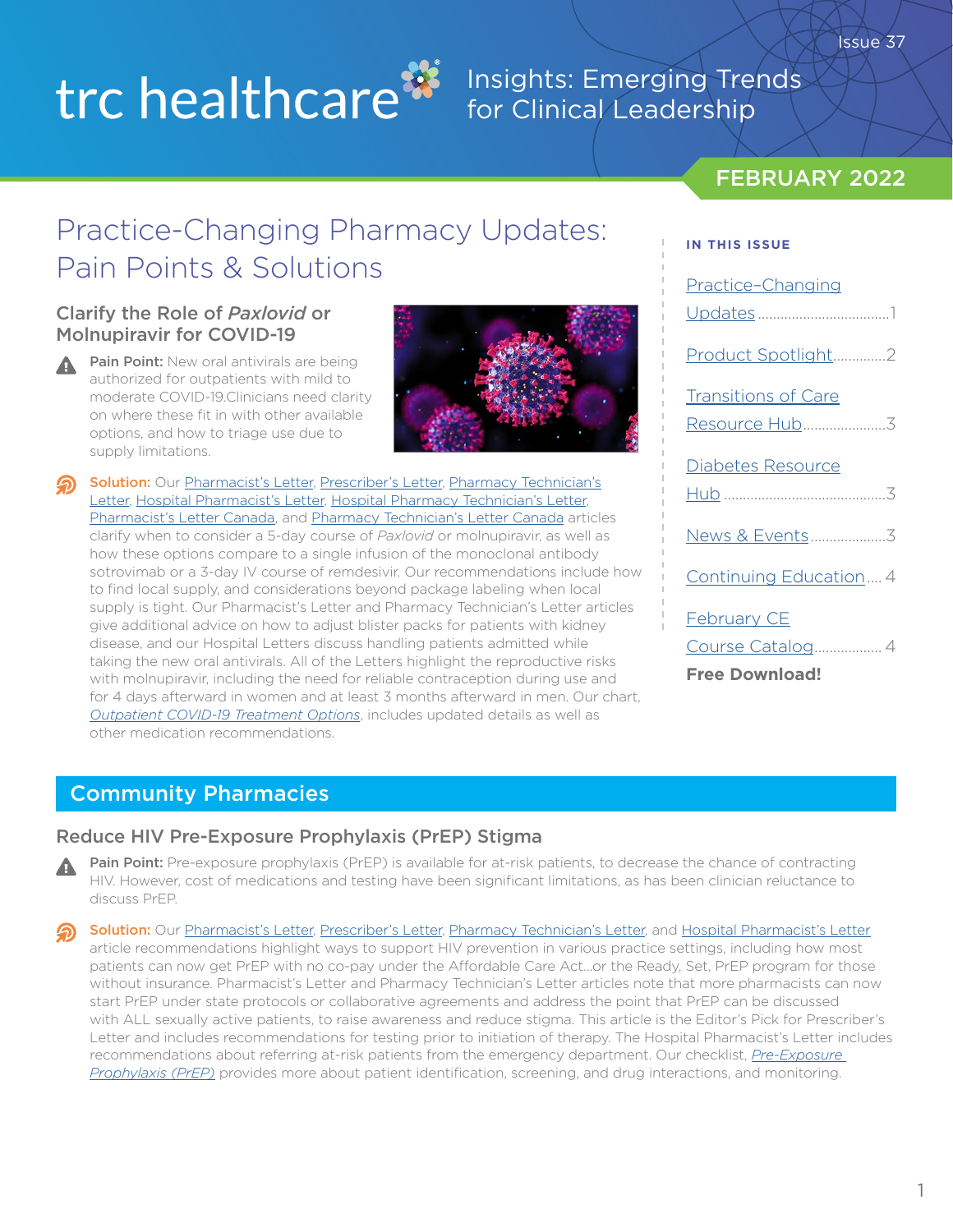### <span id="page-1-0"></span>Hospital Pharmacies

#### Know the Latest About COVID-19 MAbs and Remdesivir

- Pain Point: There are newly-authorized COVID-19 monoclonal antibody (MAb) products and changes to the preferred MAb for treatment of mild to moderate COVID-19. Plus remdesivir use is now expanded to outpatient.
- Solution: Our [Hospital Pharmacist's Letter](https://hospital-pharmacist.therapeuticresearch.com/Content/Articles/PLH/2022/Feb/Know-the-Latest-About-COVID-19-MAbs-and-Remdesivir?utm_campaign=february_2022_insights_newsletter&utm_medium=email&utm_source=hubspot), [Hospital Pharmacy Technician's Letter,](https://hospital-pharmacytech.therapeuticresearch.com/en/Content/Articles/PTLH/2022/Feb/Stay-on-Top-of-Changes-to-COVID-19-Management?utm_campaign=february_2022_insights_newsletter&utm_medium=email&utm_source=hubspot) [Prescriber's Letter](https://prescriber.therapeuticresearch.com/Content/Articles/PRL/2022/Feb/Know-the-Latest-About-COVID-19-MAbs-and-Remdesivir?utm_campaign=february_2022_insights_newsletter&utm_medium=email&utm_source=hubspot) articles clarify the role of COVID-19 MAbs and remdesivir for outpatient treatment of mild to moderate COVID-19. We review the evidence supporting these changes and practical considerations when implementing them at your hospital, including how to address eligible inpatients who test positive during a NON-COVID-19 admission. We also review the new MAb, tixagevimab/cilgavimab *(Evusheld)*, for PRE-exposure prophylaxis. Our resources, Treatments of Interest for COVID-19 and ["MAbs" for COVID-19,](https://pharmacist.therapeuticresearch.com/Content/Segments/PRL/2021/Apr/Mabs-for-COVID-19-Patient-Assessment-S2104001?utm_campaign=february_2022_insights_newsletter&utm_medium=email&utm_source=hubspot) provide additional details to support the role of these medications.

### Natural Medicines

#### COVID-19: Sniffing Out Treatments for Loss of Smell

Pain Point: Loss of smell and taste is a well-recognized complication of COVID-19 infection. Some people continue to experience long-lasting disturbances in smell and taste, even after other symptoms have resolved. There is growing interest in the use of natural remedies to speed the return of smell, or 'retrain' the nose, and patients might be asking questions about their options.



Solution: We recently published a new [Natural Medicines](https://naturalmedicines.therapeuticresearch.com/news/news-items/starnatural-medicines-and-covid-19star/covid-19-sniffing-out-treatments-for-loss-of-smell.aspx?utm_campaign=february_2022_insights_newsletter&utm_medium=email&utm_source=hubspot) article about treatments for loss of smell from COVID-19. There are many studies under way that are evaluating a wide range of natural products for this purpose, including vitamin A, fish oil, and essential oils. Most recently, a study evaluating palmitoylethanolamide (PEA) and luteolin garnered some media attention. This study seemed to suggest that taking this combination could be beneficial, but due to issues with the study the jury is still out on the actual likelihood for benefit. There is also interest in using strong scents and tastes, such as chili peppers and ginger, to try to kickstart the nose. We cover all of this and more in this article.

### Product Spotlight: RxAdvanced



**RxAdvanced** is a new offering that provides pharmacists with engaging advanced training, supported by activities that deepen knowledge and practical skills in critical subjects.

We studied pharmacists' expressed needs for training — accuracy, efficiency, affordability, practicality, relevancy — and developed an effective training offerings. RxAdvanced provides pharmacists with continuing education (CE) credits from an ACPE-accredited provider and gives valuable training to help them keep pace and practice with confidence.

Available RxAdvanced Programs:

- [Antimicrobial Stewardship](https://trchealthcare.com/about-us/products/rxadvanced/antimicrobial-stewardship/?utm_campaign=february_2022_insights_newsletter&utm_medium=email&utm_source=hubspot)
- [Anticoagulation Management](https://trchealthcare.com/about-us/products/rxadvanced/anticoagulation-management/?utm_campaign=february_2022_insights_newsletter&utm_medium=email&utm_source=hubspot)
- [Hazardous Drugs](https://trchealthcare.com/about-us/products/rxadvanced/hazardous-drugs/?utm_campaign=february_2022_insights_newsletter&utm_medium=email&utm_source=hubspot)
- [Sterile Compounding](https://trchealthcare.com/about-us/products/rxadvanced/sterile-compounding/?utm_campaign=february_2022_insights_newsletter&utm_medium=email&utm_source=hubspot)
- [Opioid Stewardship](https://trchealthcare.com/about-us/products/rxadvanced/opioid-stewardship/?utm_campaign=february_2022_insights_newsletter&utm_medium=email&utm_source=hubspot)
- [Guide to Natural Medicines](https://trchealthcare.com/about-us/products/rxadvanced/guide-to-natural-medicines/?utm_campaign=february_2022_insights_newsletter&utm_medium=email&utm_source=hubspot)
- [Leadership & Communication](https://trchealthcare.com/about-us/products/rxadvanced/leadership-and-communication/?utm_campaign=february_2022_insights_newsletter&utm_medium=email&utm_source=hubspot)

Now available for individual and group purchases.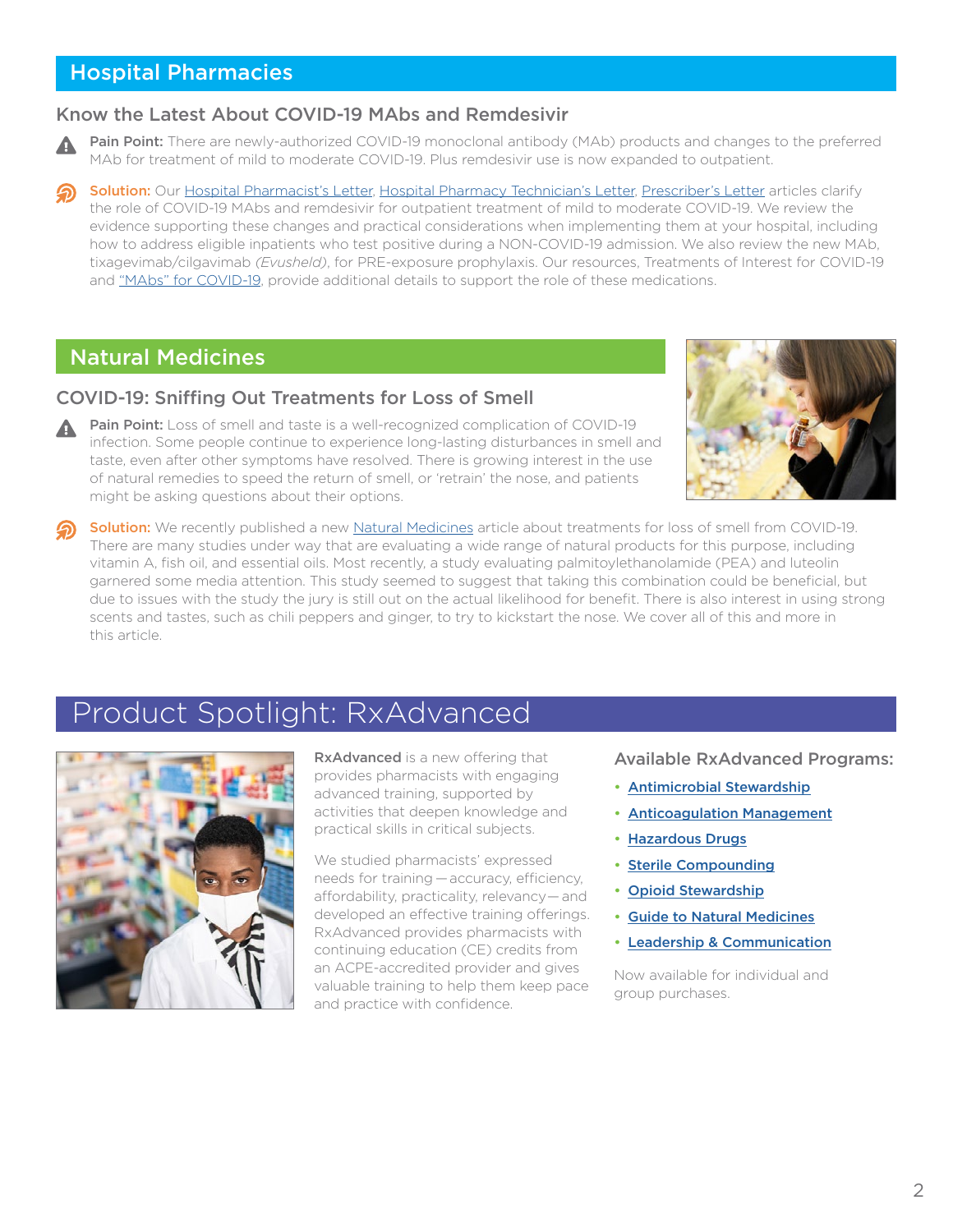<span id="page-2-0"></span>

# Transitions of Care Resource Hub

Our Transitions of Care Resource Hub provides resources to help improve medication management and reduce medication errors during transitions of care. Resources include:

- Article: [Anticoagulants During Care Transitions](https://pharmacist.therapeuticresearch.com/en/Content/Articles/PLH/2021/Dec/Safeguard-Patients-on-Anticoagulants-During-Care-Transitions?utm_campaign=february_2022_insights_newsletter&utm_medium=email&utm_source=hubspot)
- [Transitions of Care Checklist](https://pharmacist.therapeuticresearch.com/en/Content/Segments/PRL/2013/Jul/Transitions-of-Care-Checklist-5785?utm_campaign=february_2022_insights_newsletter&utm_medium=email&utm_source=hubspot)
- Article: Flu Season Facts: [Hospital-At-Home Care](https://pharmacist.therapeuticresearch.com/en/Content/Articles/PLH/2021/Nov/Consider-How-to-Support-Hospital-at-Home-Care?utm_campaign=february_2022_insights_newsletter&utm_medium=email&utm_source=hubspot)

**[Check out the Transitions of Care Resource Hub here!](https://pharmacist.therapeuticresearch.com/en/Content/Resource-Hub/All/Transitions-of-Care-Resource-Hub?utm_campaign=february_2022_insights_newsletter&utm_medium=email&utm_source=hubspot)**

### Diabetes ResourceHub

Our Diabetes Resource hub provides recommendations, charts, and other resources to help your patients use diabetes meds safely, reach their A1C goals, and stay healthy. Resources include:

- **Article: [Metformin Tolerability](https://pharmacist.therapeuticresearch.com/Content/Articles/PL/2022/Feb/Help-Patients-Succeed-With-Metformin?utm_campaign=february_2022_insights_newsletter&utm_medium=email&utm_source=hubspot)**
- The Chart: [Drugs for Type 2 Diabetes](https://pharmacist.therapeuticresearch.com/Content/Segments/PRL/2015/Jun/Drugs-for-Type-2-Diabetes-8509?utm_campaign=february_2022_insights_newsletter&utm_medium=email&utm_source=hubspot)
- FAQ: [Prediabetes](https://pharmacist.therapeuticresearch.com/Content/Segments/PRL/2015/Aug/Prediabetes-FAQs-8723?utm_campaign=february_2022_insights_newsletter&utm_medium=email&utm_source=hubspot)

**[Visit the Diabetes Resource Hub](https://pharmacist.therapeuticresearch.com/en/Content/Resource-Hub/All/Diabetes-Resource-Hub?utm_campaign=february_2022_insights_newsletter&utm_medium=email&utm_source=hubspot)** 



### News & Events



#### Hot Topic Webinar

For February, we have a new on-demand webinar available featuring an expert panel discussion and clinical guidance on **Duration of Dual Antiplatelet Therapy (DAPT) After Coronary Stent**. Listen as Steven E. Nissen MD MACC, Chief Academic Officer, Heart and Vascular Institute, Lewis and Patricia Dickey, Chair in Cardiovascular Medicine, Professor of Medicine, Cleveland Clinic Lerner School of Medicine at Case Western Reserve University, Cleveland, OH, and other panelists discuss and answer common clinical questions. Click **[here](https://trchealthcare.com/duration-of-dual-antiplatelet-therapy-dapt-after-coronary-stent/?utm_campaign=february_2022_insights_newsletter&utm_medium=email&utm_source=hubspot)** to watch for free.

**[Check out our other on-demand webinars here.](https://trchealthcare.com/about-us/news-and-resources/webinars/?utm_campaign=february_2022_insights_newsletter&utm_medium=email&utm_source=hubspot)**



#### CriticalPoint Upcoming Trainings

Enroll your pharmacy team in CriticalPoint's industry-leading training program to improve compounding competency and pharmacy expertise. Hosted at the CriticalPoint Center for Training and Research in Totowa, New Jersey, your team will receive expert advice from compounding specialists and learn first-hand about best practices for nonhazardous sterile-to-sterile compounding. Live trainings available starting in May 2022. **[Register today!](https://www.criticalpoint.info/activity/best-practices-for-nonhazardous-sterile-to-sterile-compounding-may-16-18-2022/?utm_campaign=february_2022_insights_newsletter&utm_medium=email&utm_source=hubspot)**

**[Click here to check out all upcoming CriticalPoint webinars](https://www.criticalpoint.info/activities/?utm_campaign=february_2022_insights_newsletter&utm_medium=email&utm_source=hubspot)**